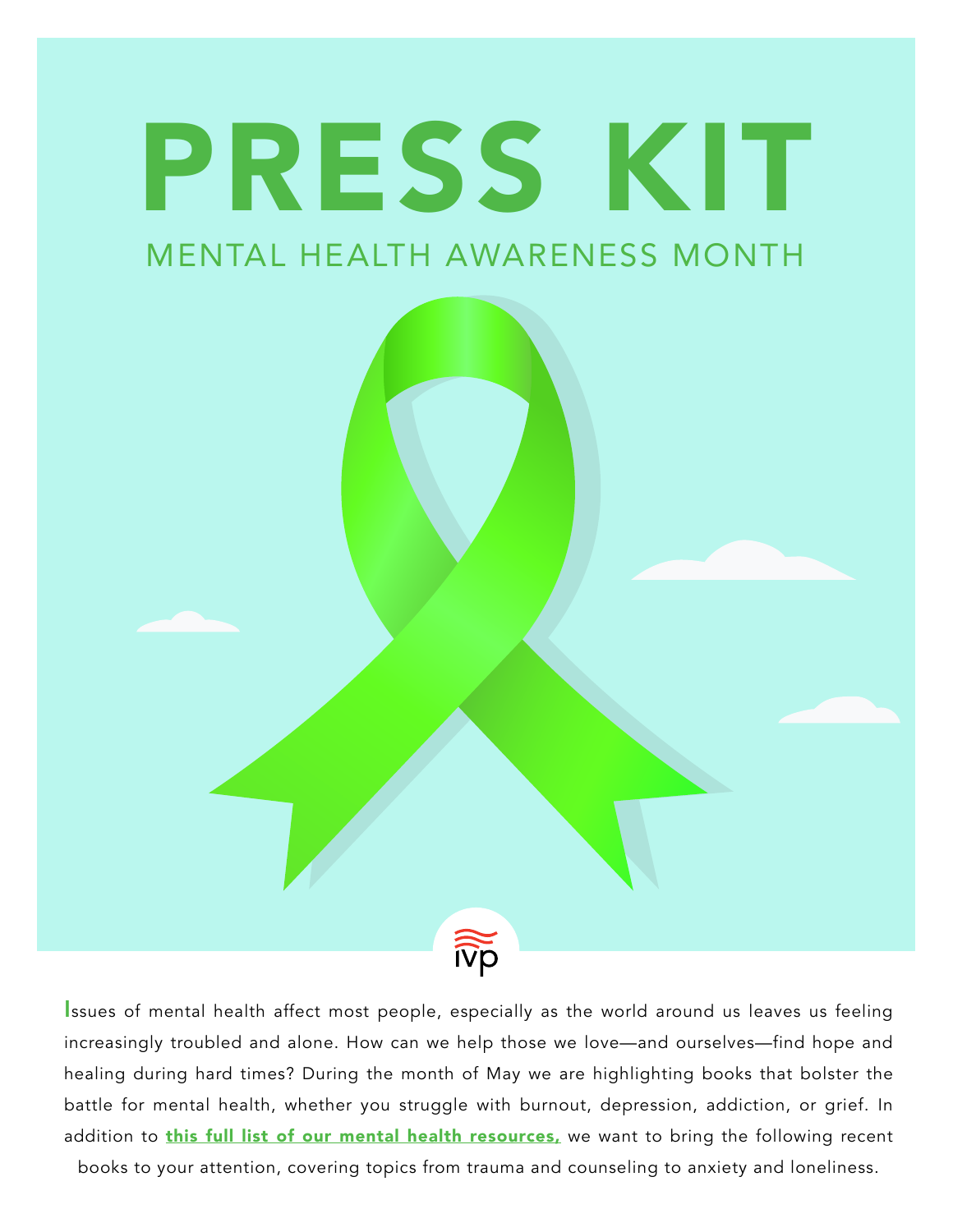## **Jason Cusick** The **Anxiety Field** Guide

### THE ANXIETY FIELD GUIDE

*Healthy Habits for Long-Term Healing*

View *[The Anxiety Field Guide](https://www.ivpress.com/the-anxiety-field-guide)*

**Healthy Habits** for Long-Term **Healing** 

> "Anxiety can be debilitating. Liberation from it can be hard—and often takes time. *The Anxiety Field Guide* is a focused and practical discussion on how to get away from anxiety that recognizes it versus ending it. It teaches you how to cope with anxiety in healthy ways, including how faith can help you along the way. Take time with this book and it will help you be less anxious with the Lord at your side."

#### - DARRELL L. BOCK

executive director for cultural engagement at Dallas Theological Seminary



Millions of people in our society suffer from anxiety. Pastor [JASON CUSICK](https://www.ivpress.com/jason-cusick) tells the story of his own history with anxiety and offers expertise, practical guidance, and empathy. The book is intentionally designed for the reader to be an easy entry point with short, easily digestible chapters and simple step-by-step instructions for developing healthy habits for longterm progress. Cusick presents clinical data alongside pastoral wisdom and care, addressing both the psychological and spiritual aspects of anxiety.



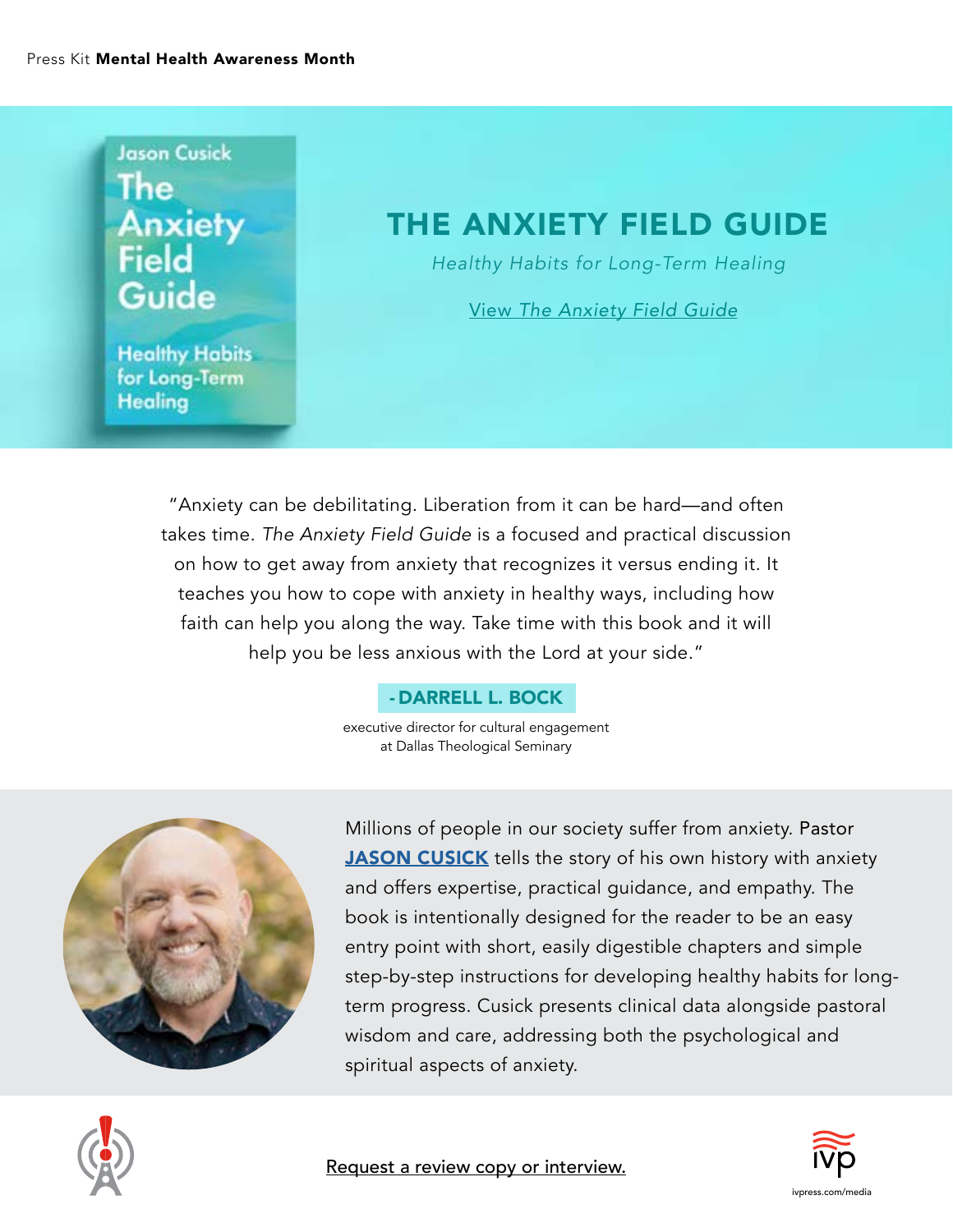### THE CONNECTED LIFE

*The Art and Science of Relational Spirituality*

*[View The Connected Life](https://www.ivpress.com/the-connected-life)*





[TODD W. HALL](https://www.drtoddhall.com/)

(PhD, Rosemead School of Psychology) is professor of psychology at Rosemead School of Psychology at Biola University. He is a faculty affiliate at the Harvard Human Flourishing Program at Harvard University and a founding partner at Flourishing Metrics. Hall is an awardwinning researcher, coauthor of *[Psychology in the Spirit](https://www.ivpress.com/psychology-in-the-spirit)* and *[Relational](https://www.ivpress.com/relational-spirituality)  [Spirituality](https://www.ivpress.com/relational-spirituality)*, and codeveloper of the Flourish Assessment.

"We live in the most distracted and disrupted culture in the history of the world. That radical disruption is affecting our families, personal relationships, careers, and spiritual lives, which is why I'm so thrilled Todd Hall has released *The Connected Life*. The truth is, this book is a road map for navigating today's world—if you can't change, the world will pass you by. So read *The Connected Life*, underline it, and keep it on your desk. It could very well be your ticket to the future."

#### -PHIL COOKE,

filmmaker and media consultant, author of *One Big Thing: Discovering What You Were Born to Do*



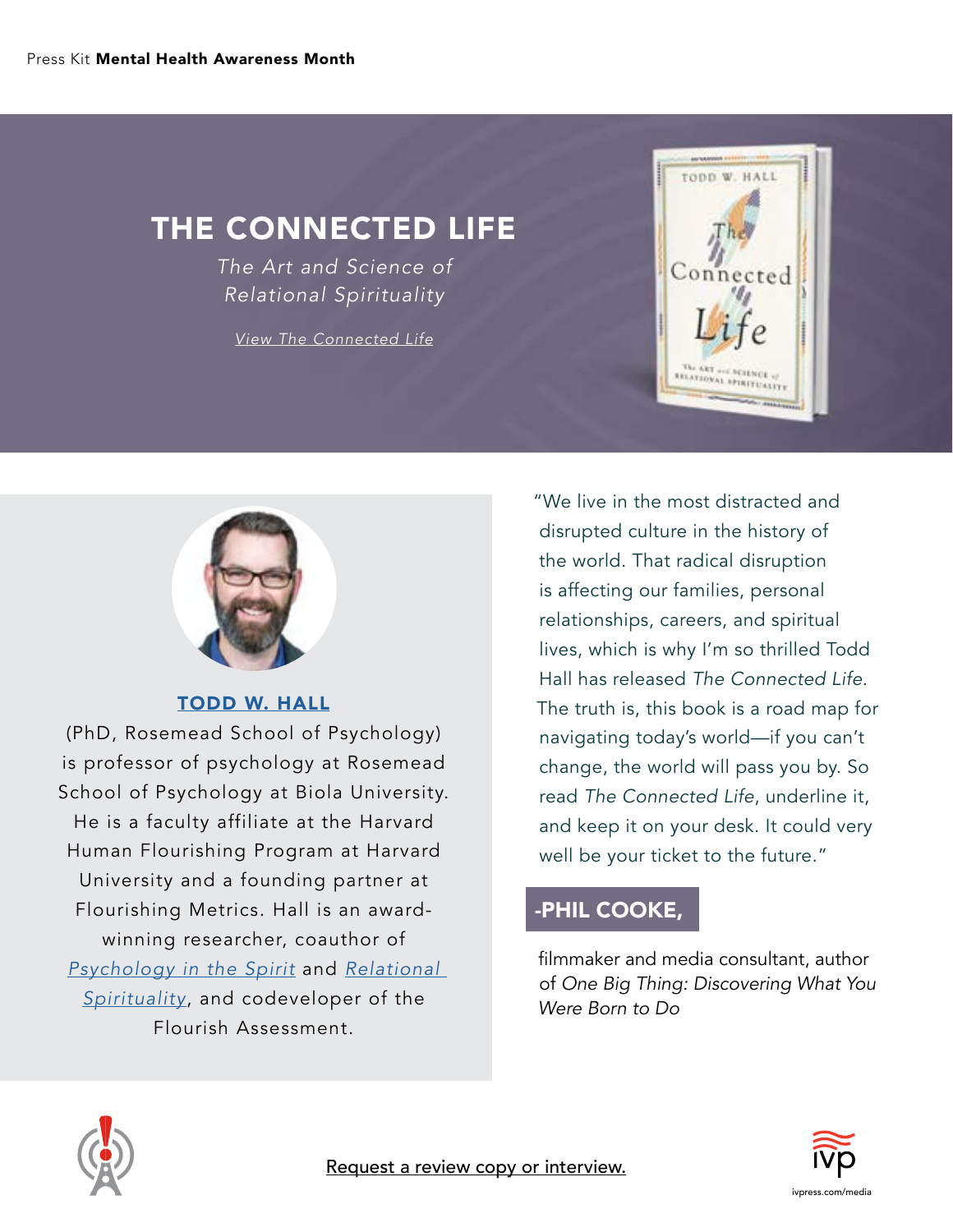

"Save yourself a decade of frustration, pain, and hard work through the wisdom in *Restoring the Shattered Self*. I constantly meet counselors, pastors, prayer ministers, and leaders of healing programs who have no idea of the established and verified models for treating complex trauma. Caring people continue to 'reinvent the wheel' and prolong the recovery process for trauma, suffer as counselors, and fall short of the recovery that is possible because they do not know the solid body of knowledge that Dr. Gingrich organizes and teaches in *Restoring the Shattered Self*."

#### -JIM WILDER

neurotheologian and theoretician at Life Model Works (formerly Shepherd's House), author and international speaker on relational Christianity, trauma recovery, and character development in community



Drawing on over thirty years of experience with complex trauma survivors in the United States, Canada, and the Philippines, **[HEATHER DAVEDIUK GINGRICH](https://www.heathergingrich.com/index.php)** ably integrates the established research on trauma therapy with insights from her own experience and an intimate understanding of the special concerns related to Christian counseling.





[Request a review copy or interview.](https://www.ivpress.com/media-and-publicity/publicity-request-form)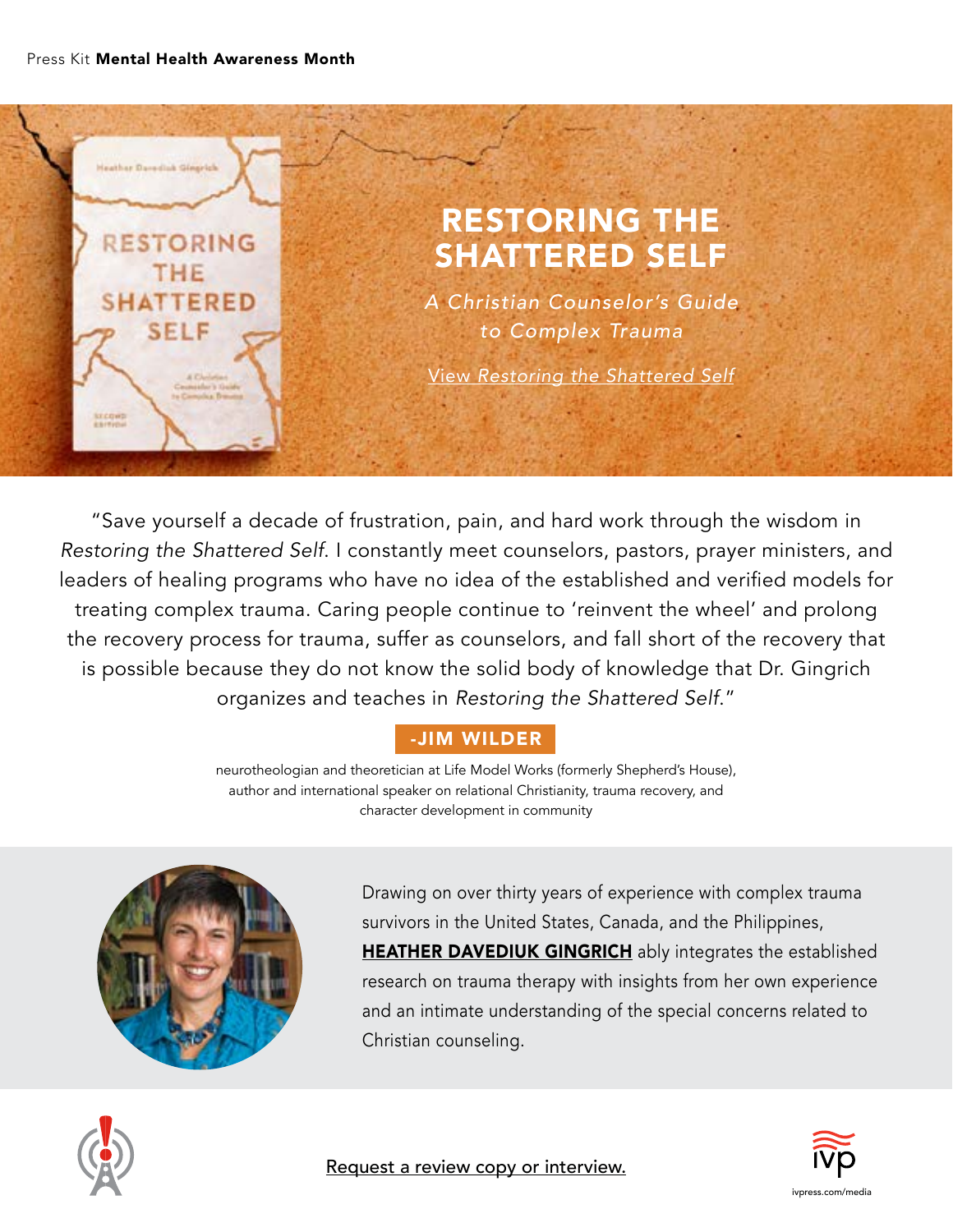# WAIT WITH ME

Meeting God in Loneliness

View *[Wait With Me](https://www.ivpress.com/wait-with-me)*



"Anyone who has experienced loneliness knows this. Loneliness is a primal disorientation," writes **[JASON GABOURY.](https://www.jasongaboury.com/)** "Quiet anxiety gives way to restlessness. We look for distractions to numb ourselves and take the edge off. Anger and resentment simmer in successive waves. Loneliness is no joke. Isolation is so powerfully disorienting that solitary confinement is classified as a form of torture."

Gaboury has wrestled with loneliness ever since he can remember, perhaps before he can remember . . . through childhood, college, and into adulthood. When Friar Ugo challenged him to see loneliness as a context for friendship with God, things began to change. In these pages God invites you to stop and wait with him in your own moments of isolation and anxiety.

Wait =

**MARGAROURY** Me

 $With$ 





[Request a review copy or interview.](https://www.ivpress.com/media-and-publicity/publicity-request-form)

[ivpress.com/media](https://www.ivpress.com/media-and-publicity)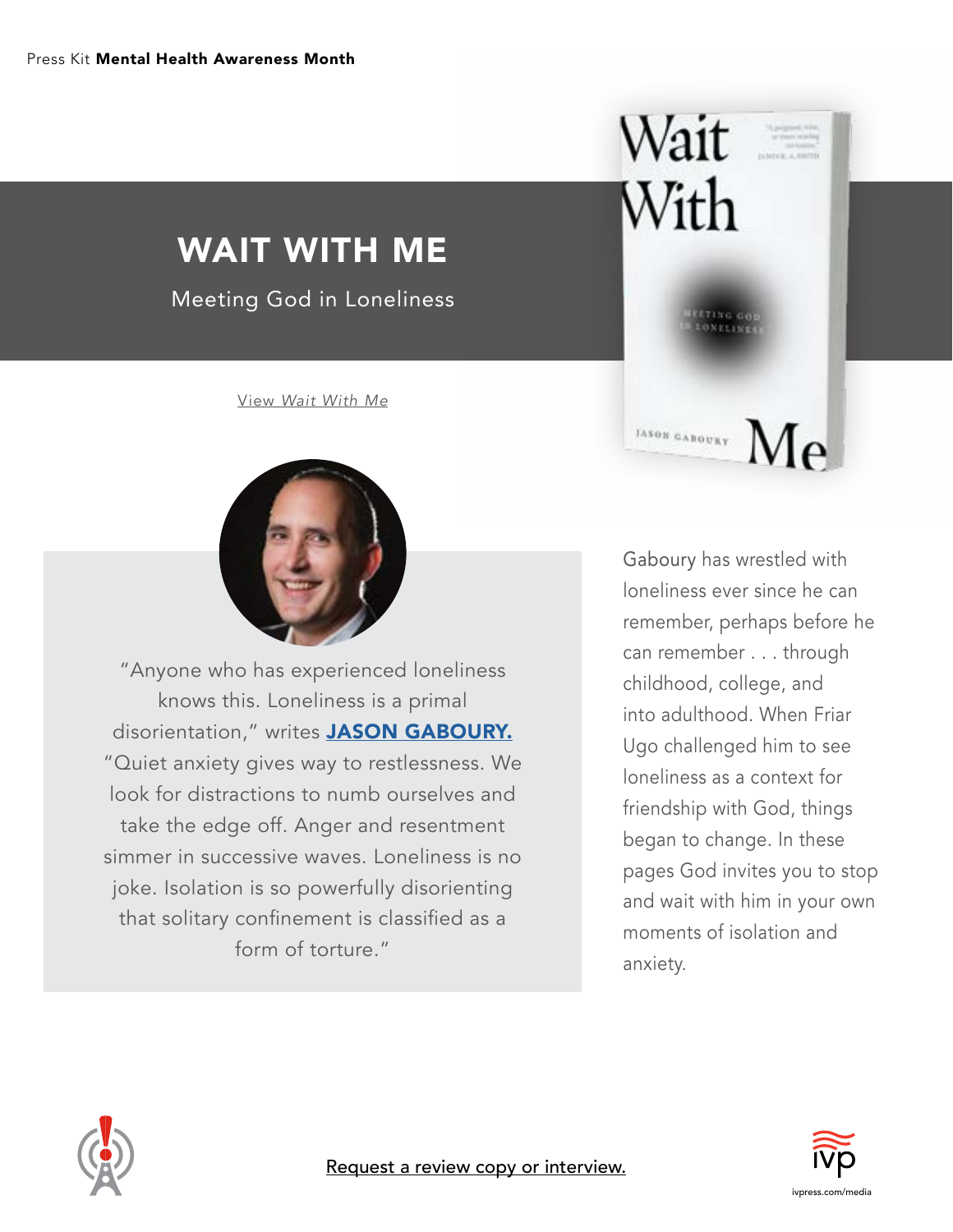

# ANXIETY

*Finding Comfort and Reassurance from God*

View *[Anxiety: Finding Comfort and](https://www.ivpress.com/anxiety-lbs) Reassurance from God*



Anxiety is that vague feeling that something isn't right, that something bad may happen. Worry becomes an all-consuming part of life. In this eight-session [LifeGuide® Bible Study,](https://www.ivpress.com/lifeguide-bible-studies) nurse and Bible study writer **[SKIP McDONALD](https://www.ivpress.com/skip-mcdonald)** looks at a variety of Old Testament and New Testament Scripture passages that cover experiences of general anxiety, worry, and panic.